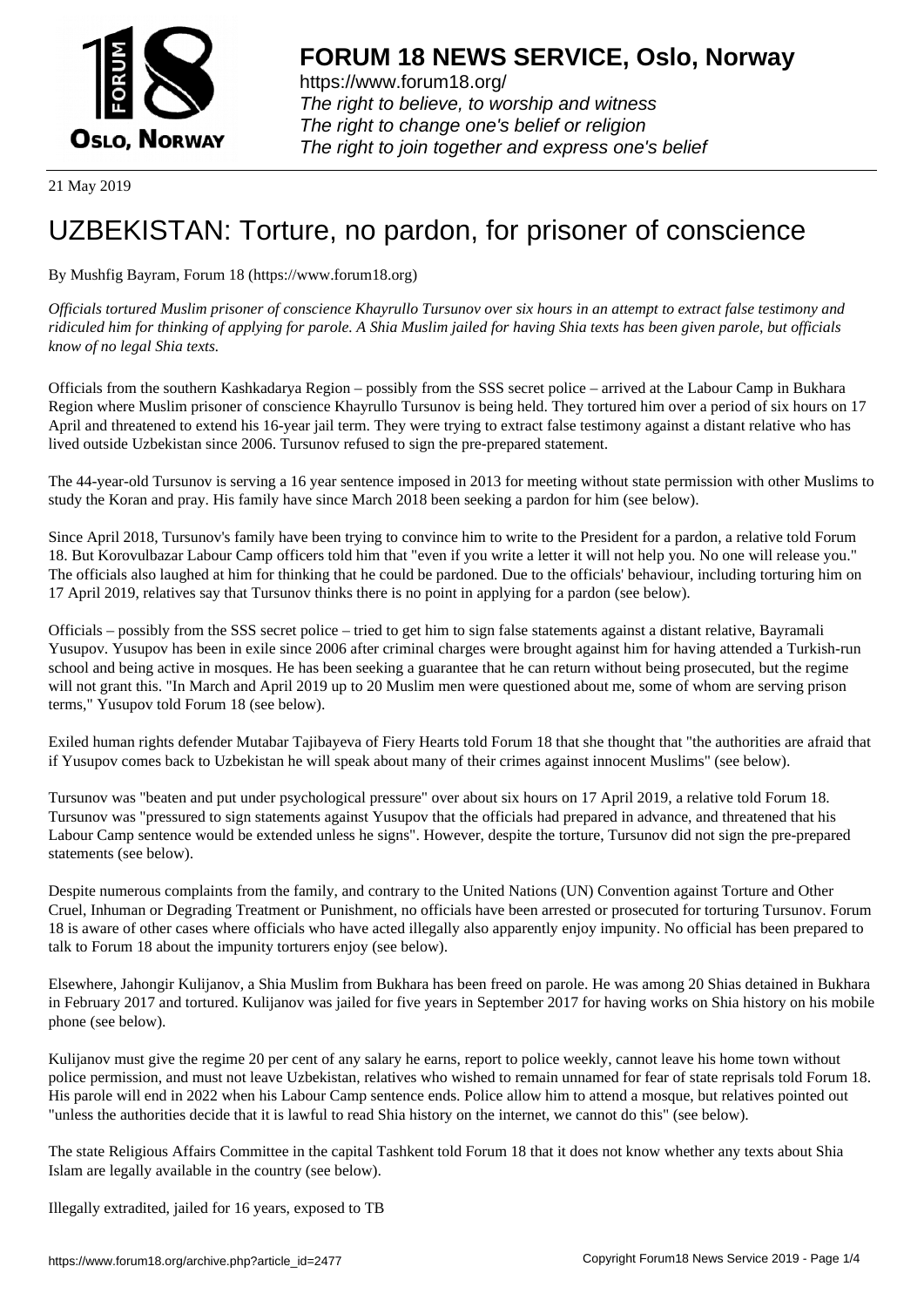Kazakhstan illegally extradited Khayrullo Turdiyevich Tursunov (born 4 April 1975) to Uzbekistan in March 2013 (http://www.forum18.org/archive.php?article\_id=1829). He was sentenced in June 2013 to 16 years in jail for meeting privately with other Muslims without state permission to study the Koran and pray. Shortly after his sentence, Tursunov was apparently deliberately exposed by the regime to the potentially fatal disease of tuberculosis (http://www.forum18.org/archive.php?article\_id=1893).

Tursunov's health has given concern to his relatives throughout his imprisonment, and in 2016 he was apparently tortured. "Khayrullo was either tortured in prison or is in deep depression, his sisters did not know the exact reasons," Tursunov's relatives outside Uzbekistan told Forum 18 in February 2016. "But he sounded like he was saying his last goodbye to his sisters because he thought the end of his life is coming." (http://www.forum18.org/archive.php?article\_id=2149)

Tursunov's state of health later improved. But relatives told Forum 18 on 20 May 2019 that he appears to be suffering from stomach problems, for which he needs medicine relatives buy him.

"No one will release you"

Following the release in 2018 of some prisoners of conscience jailed for exercising their freedom of religion and belief (http://www.forum18.org/archive.php?article\_id=2369), Tursunov's family hoped that he too could be freed. From March 2018 onwards, relatives asked the regime, including the prison and the Interior Ministry, to free him. One of his sisters, Mukaddas Tursunova, also phoned President Shavkat Mirziyoyev's office.

Both the Interior Ministry and the President's office stated that Tursunov himself must personally write an appeal for a pardon to President Mirziyoyev.

Tursunova wrote to the Interior Ministry asking whether her brother had been told he had to ask for a pardon himself. The Interior Ministry's Deputy Chief of Staff A. Kodyrov wrote back on 18 April 2018 saying that officials had told Tursunov of this.

On 18 April Korovulbazar Labour Camp officers Captain A. Latipov, Senior Lieutenant B. Jamolov, and Lieutenant F. Shabanov notified Tursunov of this in writing. "However these Labour Camp officials told Khayrullo that this is just a formality," a relative told Forum 18. "Even if you write a letter it will not help you. No one will release you." Officials also laughed at Tursunov for thinking that he could be pardoned.

Since April 2018 Tursunov's family have been trying to convince him to write to the President for a pardon, a relative told Forum 18. However, due to the behaviour of officials (for example torturing him – see below) Tursunov does not think there is any point in doing this.

Tursunov's Labour Camp address is:

Uzbekistan

Bukhara Region

Korovulbazar sh.

Uchr. UYa-64/25

Tursunov Khayrullo Turdiyevich

Prisoner of conscience tortured

On 17 April 2019 officials from the southern Kashkadarya Region, where Tursunov comes from, questioned and tortured Tursunov in Korovulbazar Labour Camp where he is serving his sentence. The officials tortured him to extract statements from him against a distant relative, Bayramali Yusupov.

Yusupov fled Uzbekistan in 2006 after "extremism" criminal charges were opened against him, he told Forum 18 from exile on 15 May 2019. "I actively attended the Kuk Gumbaz (Blue dome) Mosque of Karshi [Qarshi] and prayed at my work in a Turkish construction company, after gaining my education in a Turkish-run lycee," he stated. "The authorities claimed that almost everyone who finished a Turkish-run school and was active in mosques might be 'extremist'. I was questioned many times, long before they opened a criminal case against me."

Yusupov – like others - has asked to be allowed to return with a guarantee of no prosecution, but the regime has refused to do this. "In March and April 2019, up to 20 Muslim men were questioned about me, some of whom are serving prison terms," he told Forum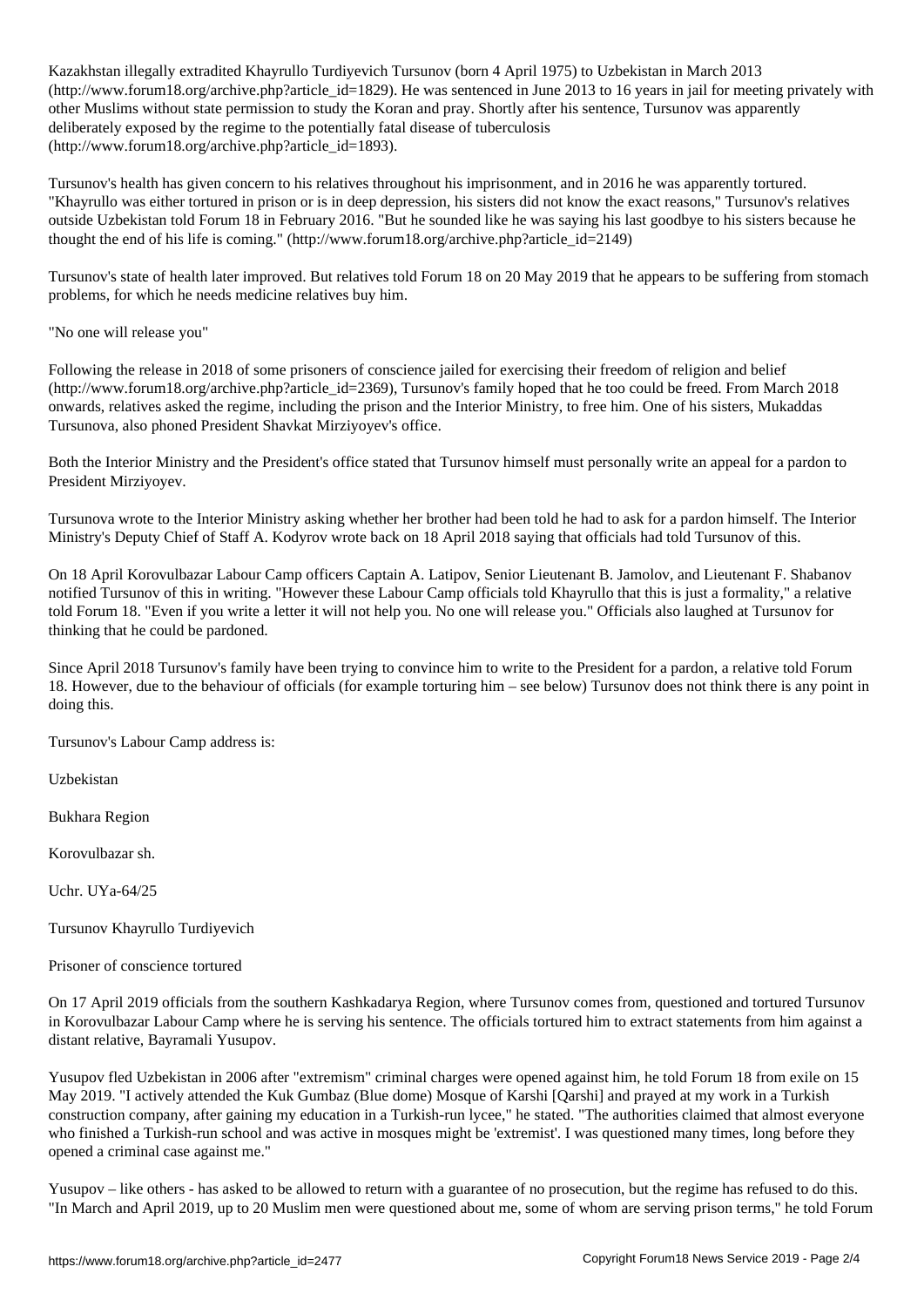Human rights defender Mutabar Tajibayeva of Fiery Hearts told Forum 18 from exile in Paris on 15 May that she thought that "the authorities are afraid that if Yusupov comes back to Uzbekistan he will speak about many of their crimes against innocent Muslims".

Tursunov was over an approximately six hour period on 17 April 2019 "beaten and put under psychological pressure", a relative told Forum 18. Officials pressured Tursunov "to sign statements against Yusupov that the officials had prepared in advance, and threatened that his Labour Camp sentence would be extended unless he signs". However, despite the torture, Tursunov did not sign the pre-prepared statements.

Unfair trials with the use of false evidence are common in Uzbekistan (http://www.forum18.org/archive.php?article\_id=2314).

The family suspects that the officials were from the State Security Service (SSS) secret police, as it is known that the investigation against Yusupov is being led by Investigator Turgun Umirov of the Kashkadarya Region SSS.

A Kashkadarya SSS secret police officer (who refused to give his name) on 20 May claimed to Forum 18 – after consulting other officials - that it is a "wrong number" as soon as Forum 18 asked about Tursunov and Yusupov.

"How is it possible..?"

During a 2 May visit by relatives to Tursunov they complained to Labour Camp officials about the questioning and torture. "Officials told us that they know nothing about it," they told Forum 18. One relative asked: "How is it possible that officials come and interrogate Khayrullo in the Labour Camp, and the Labour Camp authorities know nothing about it?"

Mukaddas Tursunova, Tursunov's sister, complained about the torture to: the head from February 2019 of the SSS secret police Abdusalom Azizov; parliamentary Human Rights Ombudsperson Ulughbek Mukhamadiyev; Prosecutor General Otabek Murodov; and Interior Minister Pulat Bobojonov, dunyouzbeklari.com noted on 10 May.

Tursunova stated that Tursunov was thinking of writing to ask for a pardon, but after being tortured and interrogated for six hours he does not think he will be pardoned.

She also asked the government to identify the three officials who tortured Tursunov and pressured him to testify against an innocent person, and punish the officials according to the law.

Under the United Nations (UN) Convention against Torture and Other Cruel, Inhuman or Degrading Treatment or Punishment, Uzbekistan has a binding international legal obligation to arrest any person suspected on good grounds of having committed torture, and to try them under criminal law (http://www.forum18.org/archive.php?article\_id=2314).

An official who refused to give his name who answered the phone of Colonel Bakhrombek Adylov, Deputy Interior Minister and head of the Ministry's Chief Directorate for the Enforcement of Punishments, refused to comment on the torture of Tursunov. He also refused to put Forum 18 through to other officials, or talk further. No other Interior Ministry official was prepared on 17 May to talk about the impunity torturers enjoy.

## "What do you expect.."?

The regime frequently uses extreme and repeated pressure – including torture - against people of all faiths exercising their freedom of religion and belief (http://www.forum18.org/archive.php?article\_id=2314). Among other recent examples the mother-in-law of a Protestant Christian was ordered by police to physically attack her and evict her from her home, and the use of other forms of torture. Contrary to the Convention against Torture and Other Cruel, Inhuman or Degrading Treatment or Punishment, no prosecutions appear to have been brought in these and other cases (http://www.forum18.org/archive.php?article\_id=2434).

Repeated attempts – for example by Jehovah's Witnesses (http://www.forum18.org/archive.php?article\_id=2374) and Protestants  $(\text{http://www.forum18.org/architecture.php?article id=2445) – to end the impunity officials enjoy to commit torture and other illegal)$ actions have not resulted in prosecutions or jail sentences for the officials concerned.

"I know of no cases when officials were arrested or put on trial for torture of Christians," one Protestant told Forum 18 on 20 May. "Officials violate the law, the Constitution, international obligations, and even internal regulations of the law-enforcement agencies. But they are 'not guilty' because they are doing their job."

The Protestant added: "What do you expect when the Religious Affairs Committee thinks that even the post cards we send each other on Christian holidays are extremist?"